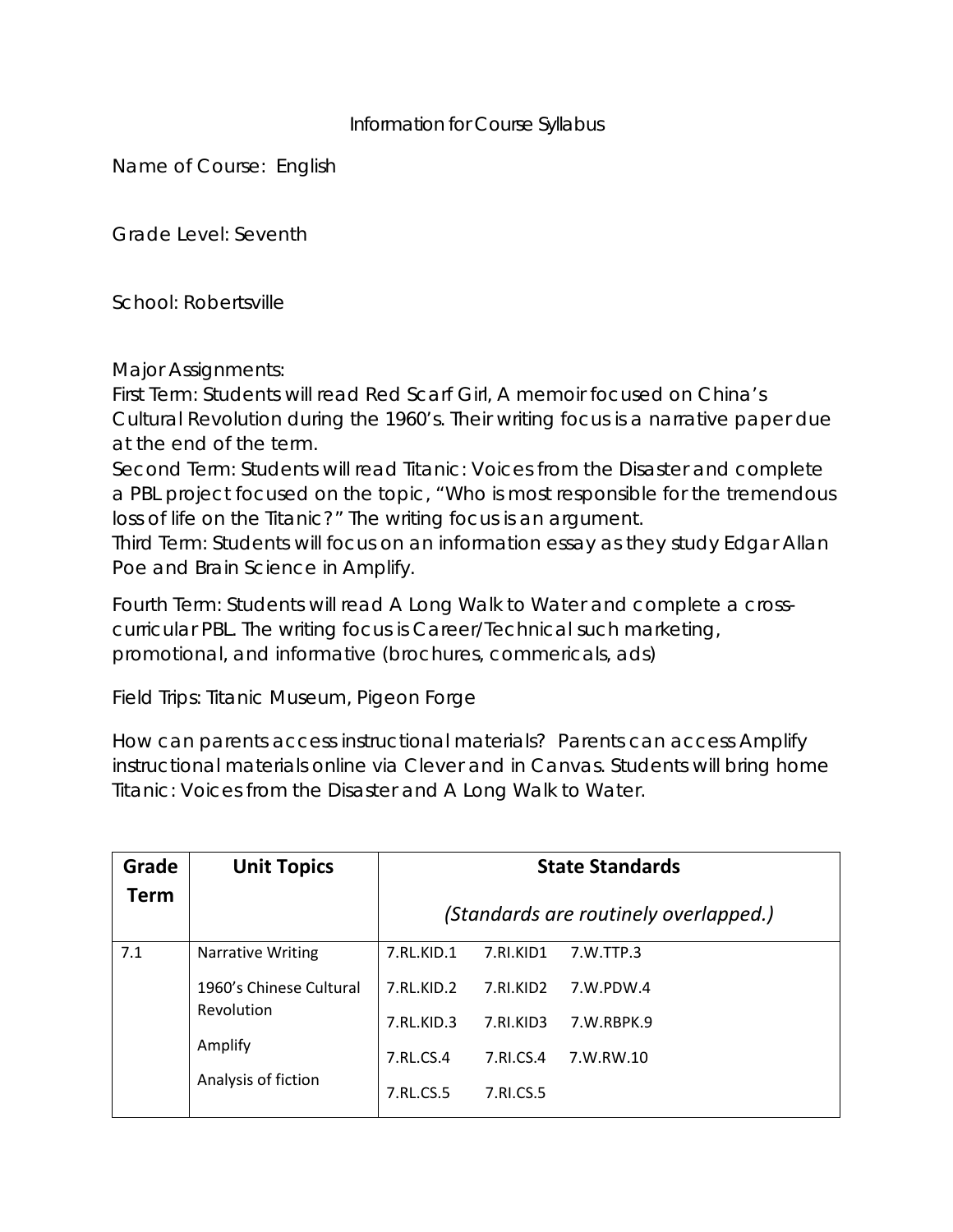|     |                                                                                                                             | 7.RL.CS.6              | 7.RI.CS.6    |            |  |
|-----|-----------------------------------------------------------------------------------------------------------------------------|------------------------|--------------|------------|--|
|     |                                                                                                                             | 7.RL.IKI.7             | 7.RI.IKI.7   |            |  |
|     |                                                                                                                             | 7.RL.IKI.9             | 7.RI.RRTC.10 |            |  |
|     |                                                                                                                             | 7.RL.RRTC.10 7.W.TTP.1 |              |            |  |
| 7.2 | <b>Argumentative Writing</b>                                                                                                | 7.RL.KID.1             | 7.RI.KID1    | 7.W.TTP.3  |  |
|     | Titanic: Voices from the<br>Disaster (narrative non-<br>fiction)                                                            | 7.RL.KID.2             | 7.RI.KID2    | 7.W.PDW.4  |  |
|     |                                                                                                                             | 7.RL.KID.3             | 7.RI.KID3    | 7.W.RBPK.9 |  |
|     | Analysis of nonfiction                                                                                                      | 7.RL.CS.4              | 7.RI.CS.4    | 7.W.RW.10  |  |
|     |                                                                                                                             | 7.RL.CS.5              | 7.RI.CS.5    |            |  |
|     |                                                                                                                             | 7.RL.CS.6              | 7.RI.CS.6    |            |  |
|     |                                                                                                                             | 7.RL.IKI.7             | 7.RI.IKI.7   |            |  |
|     |                                                                                                                             | 7.RL.IKI.9             | 7.RI.RRTC.10 |            |  |
|     |                                                                                                                             | 7.RL.RRTC.10 7.W.TTP.1 |              |            |  |
| 7.3 | <b>Informational Writing</b>                                                                                                | 7.RL.KID.1             | 7.RI.KID1    | 7.W.TTP.3  |  |
|     | Edgar Allan Poe                                                                                                             | 7.RL.KID.2             | 7.RI.KID2    | 7.W.PDW.4  |  |
|     | Analysis of literary<br>works<br><b>Brain Science</b><br>Amplify<br>Analysis of nonfiction,<br>scientific works             | 7.RL.KID.3             | 7.RI.KID3    | 7.W.RBPK.9 |  |
|     |                                                                                                                             | 7.RL.CS.4              | 7.RI.CS.4    | 7.W.RW.10  |  |
|     |                                                                                                                             | 7.RL.CS.5              | 7.RI.CS.5    |            |  |
|     |                                                                                                                             | 7.RL.CS.6              | 7.RI.CS.6    |            |  |
|     |                                                                                                                             | 7.RL.IKI.7             | 7.RI.IKI.7   |            |  |
|     |                                                                                                                             | 7.RL.IKI.9             | 7.RI.RRTC.10 |            |  |
|     |                                                                                                                             | 7.RL.RRTC.10 7.W.TTP.1 |              |            |  |
| 7.4 | <b>Informational Technical</b><br>Writing<br>Analysis of A Long Walk<br>to Water and<br>application of real-world<br>skills | 7.RL.KID.1             | 7.RI.KID1    | 7.W.TTP.3  |  |
|     |                                                                                                                             | 7.RL.KID.2             | 7.RI.KID2    | 7.W.PDW.4  |  |
|     |                                                                                                                             | 7.RL.KID.3             | 7.RI.KID3    | 7.W.RBPK.9 |  |
|     |                                                                                                                             | 7.RL.CS.4              | 7.RI.CS.4    | 7.W.RW.10  |  |
|     |                                                                                                                             | 7.RL.CS.5              | 7.RI.CS.5    |            |  |
|     |                                                                                                                             | 7.RL.CS.6              | 7.RI.CS.6    |            |  |
|     |                                                                                                                             |                        |              |            |  |